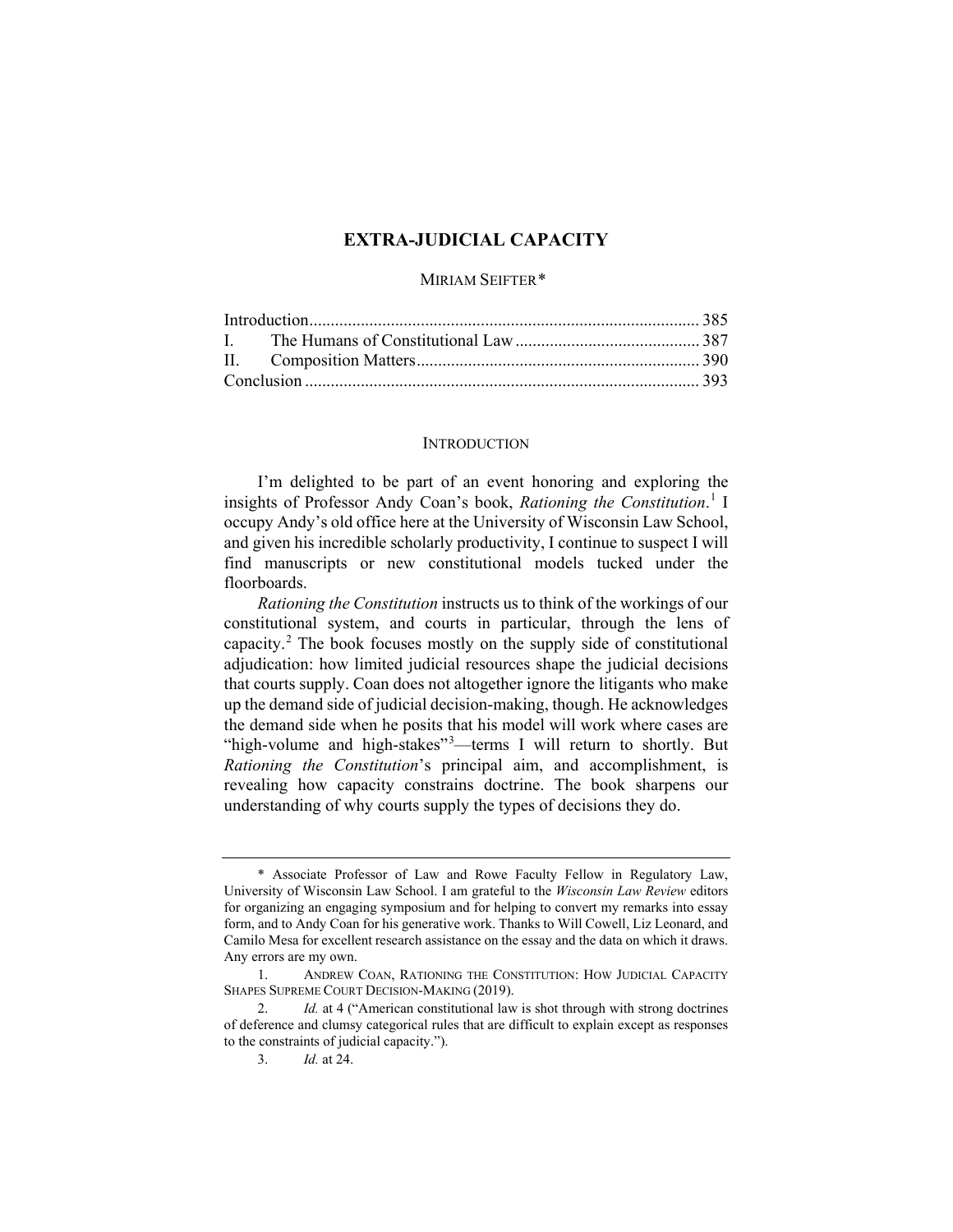In this brief symposium essay, I will focus instead on the demand side of judicial decision-making. My account is not at odds with Coan's, but instead asks complementary questions outside of courts. This essay is thus about *extra-judicial capacity*. In the context of constitutional law, that capacity means the existence of some "constitutional community" people who pay attention to, interpret, discuss, and invoke the constitution.[4](#page-1-0) Extra-judicial capacity, like judicial capacity, shapes constitutional law in ways that are worth exploring.

<span id="page-1-4"></span>As a preliminary matter, judicial capacity and extra-judicial capacity are interrelated. Coan's model, as just noted, applies only to high-volume, high-stakes cases.<sup>[5](#page-1-1)</sup> High volume domains are those where the constitutional question might invalidate many government actions and many people would plausibly sue to reap the benefits of those invalidations.[6](#page-1-2) High stakes domains are those involving questions so important that the Supreme Court of the United States is unwilling to tolerate non-uniformity in the lower courts.<sup>[7](#page-1-3)</sup> It is in these contexts, Coan argues, that the Supreme Court is more likely to adopt categorical rules (which reduce litigation by increasing clarity) or postures of judicial deference (which reduce litigation by lowering the expected benefit of suing). This entire set of assumptions, in which courts devise doctrines to affect the volume of litigation, works only if people pay attention to those doctrines. In short, without some threshold extra-judicial capacity, we should not expect the judicial capacity model to work, and we also would not really need it.

The significance of extra-judicial capacity to constitutional law also extends far beyond its connection to Coan's project. In the remainder of the essay, I will make two points to highlight extra-judicial capacity's import.

First, extra-judicial capacity is a vital element of the project of constitutionalism. No constitutional provision or constitutional ruling does much work without a constitutional community to digest it, discuss it,

<span id="page-1-0"></span><sup>4.</sup> I use this term in the same way in another ongoing project. *See* Miriam Seifter, *Unwritten State Constitutions? In Search of a Constitutional Audience*, presented at Boston College Law School as part of the conference *Amending America's Unwritten Constitution* (manuscript on file with author) [hereinafter *In Search*].

<span id="page-1-1"></span><sup>5.</sup> Where these conditions do not apply, Coan does not make strong predictions, suggesting that judicial capacity will just be among background constraints.

<span id="page-1-2"></span><sup>6.</sup> *Id.* at 25 (defining high-volume cases as dependent on: "(1) the quantity of existing and future government action that the constitutional provision in question could plausibly be read to invalidate; (2) the magnitude of the benefits that such invalidation would generate for prospective plaintiffs; and (3) the number of prospective plaintiffs either collectively or individually capable of mustering the resources to litigate"). Note that the high-volume concept itself requires there to be litigants or lawyers who are aware of the benefits that might come from constitutional litigation and have enough expertise to bring such claims.

<span id="page-1-3"></span><sup>7.</sup> *Id.* at 29.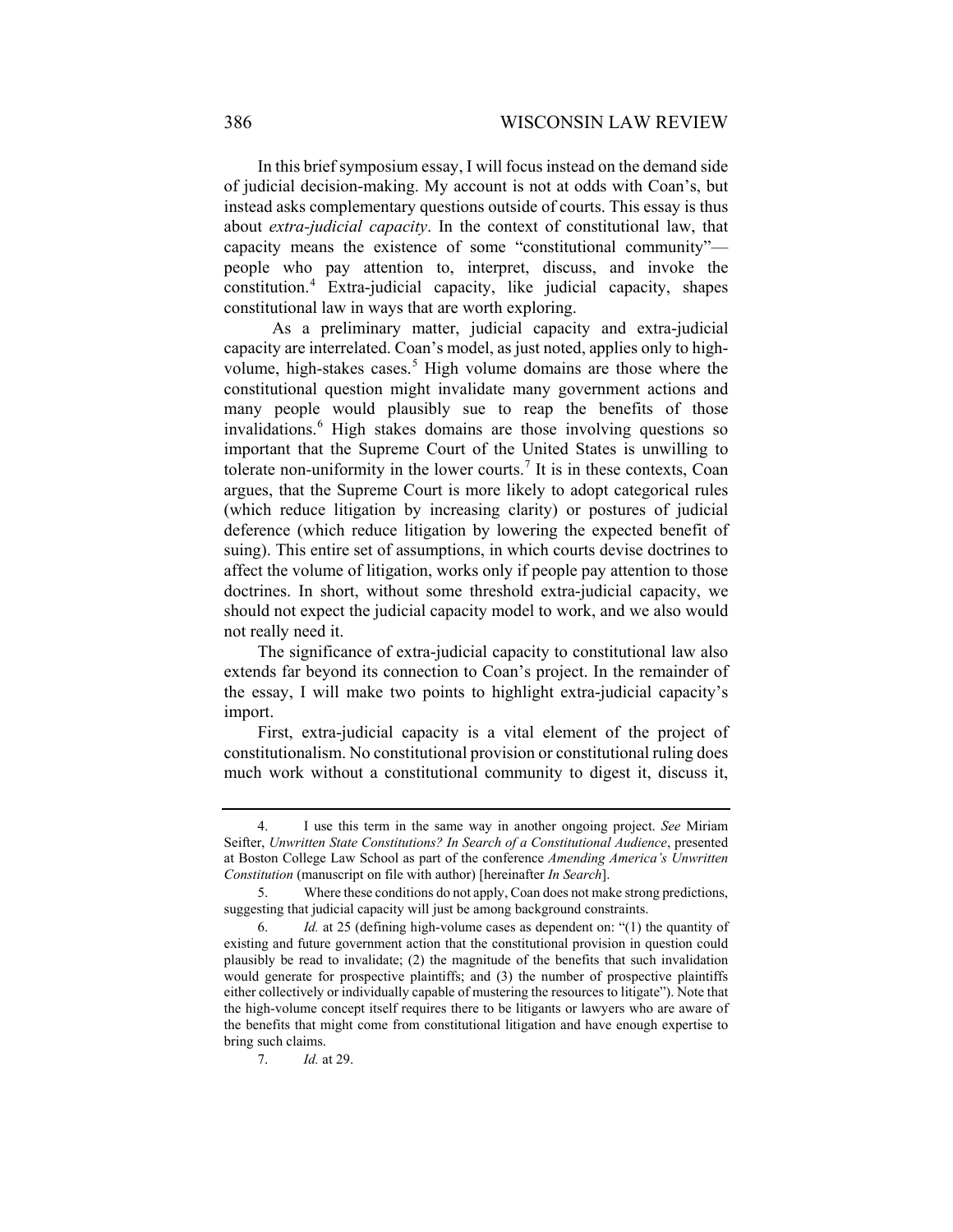apply it, and invoke it. This may sound like a trivial or hypothetical point. After all, we live at a time when the U.S. Constitution is our "civil religion," as Sandy Levinson tells us. $8$  On most constitutional law questions, it is fair to assume not just some participation, but often maximalist participation from all corners. Still, extrajudicial capacity is a contingent feature of constitutionalism, not an inherent one. State constitutions and state courts illustrate this point.

Second, the composition of a given constitutional community appears to be an important variable, especially but not only where communities are small. Without reaching any firm conclusions, I will raise some questions about how who it is that interacts with constitutions might sway how courts or other actors understand the law. Nothing about constitutionalism guarantees participation from a range of actors. What happens when the cast of characters changes?<sup>[9](#page-2-1)</sup>

## I. THE HUMANS OF CONSTITUTIONAL LAW

Extra-judicial capacity via constitutional communities is a prerequisite to any sort of constitutional effectiveness. One of constitutions' core and most-touted functions, in addition to conferring capacity for collective action, is constraining government officials.<sup>[10](#page-2-2)</sup> At a minimum, it is safe to say that a widely held goal is for the constitution to play some role in the decisions of government actors.

Constitutions can't do this without people who attend to them. One way to understand why this is true has to do with jurisprudential insights

<sup>8.</sup> SANFORD LEVINSON, CONSTITUTIONAL FAITH 9-12 (1988).

<span id="page-2-1"></span><span id="page-2-0"></span><sup>9.</sup> The remarks on which this essay is based were part of a panel on Judicial Capacity and the Separation of Powers. Perhaps it is worth a word on why extrajudicial capacity pertains to the separation of powers. First, as the essay describes more below, capacity outside the courts seems especially important in separation of powers cases. Whereas Coan deems presidential administration a high-volume/high-stakes area at the federal level, there is often little extra-judicial capacity for separation of powers cases in the states. In addition, the largely non-governmental actors that create extra-judicial capacity—the messy world of civil society that sues, organizes, protests, studies, explains, agitates, and so on—are part of the separation of powers in their own right. See, for example, the work of my co-panelist Jon Michaels, *Of Constitutional Custodians and Regulatory Rivals:*

*An Account of the Old and New Separation of Powers*, 91 N.Y.U. L. REV. 227, 229, 239– 40 (2016). It is non-governmental actors who are often the driving force behind constraining the government, often by pulling fire alarms or activating the energies of the other branches. *See* Miriam Seifter, Response, *Complementary Separations of Power*, 91 N.Y.U. L. REV. Online 186, 196–99 (2016). When we think about the separation of powers, we should think about civil society, too.

<span id="page-2-2"></span><sup>10.</sup> *E.g.*, Daryl J. Levinson, *Parchment and Politics: The Positive Puzzle of Constitutional Commitment*, 124 HARV. L. REV. 657, 659 (2011). Mark Graber would put the emphasis on "empowering the faithful." MARK GRABER, CONSTITUTIONS AS CONSTRAINTS 6 (2009) (unpublished manuscript) (on file with author).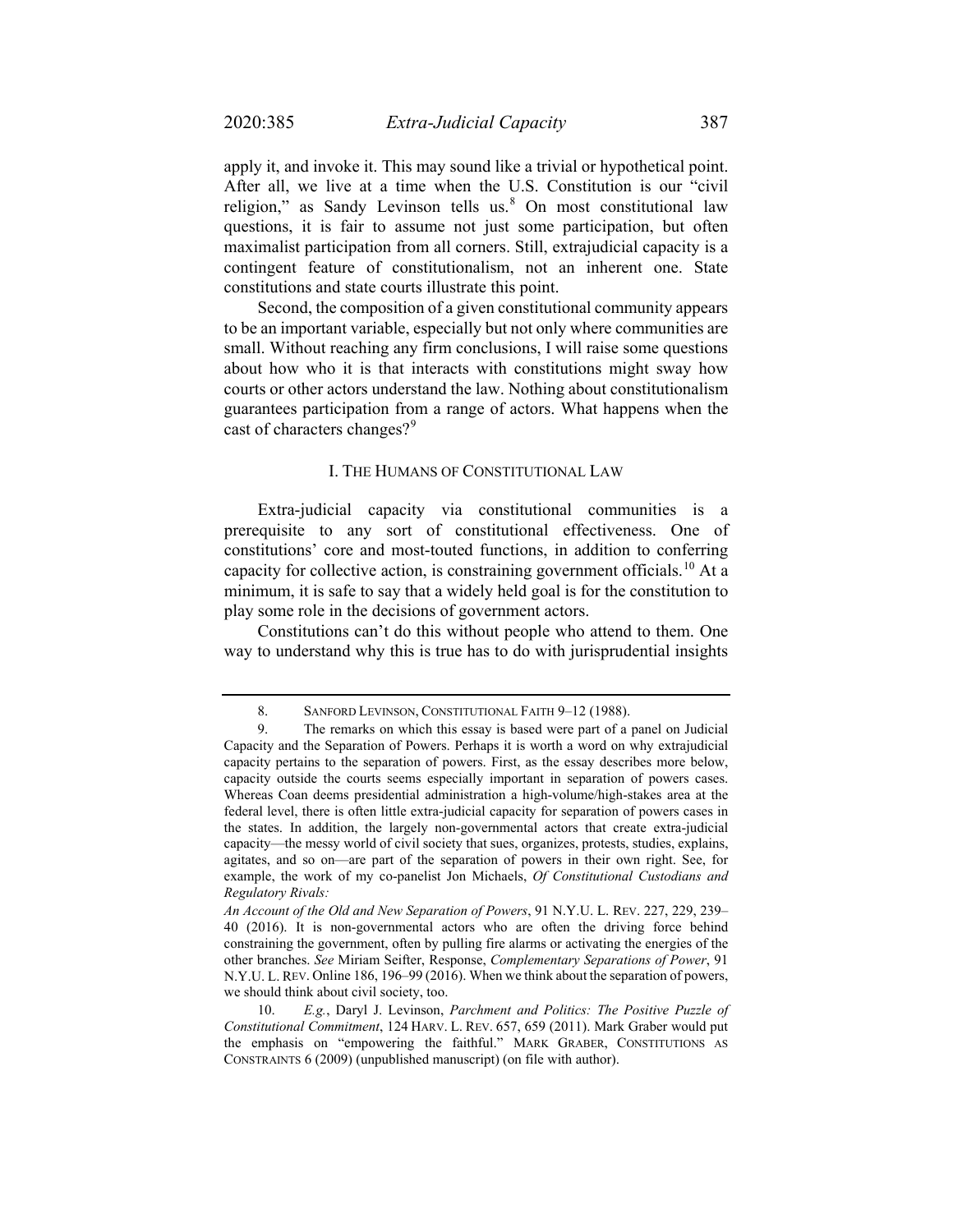regarding what motivates people to follow the law in the first place. Even on the "internal" accounts of law as a duty, the law-abider must know what the law means, which is often a shared social project.<sup>[11](#page-3-0)</sup> But especially in the more compelling "external" account of law as motivated by threat of consequences, $12$  it is people who generate those consequences. It is people who link law-breaking to outcomes like reputational harm, the burden of a lawsuit, or professional disadvantages. For law-breaking to yield consequences, it is thus necessary to have a constitutional community that includes the would-be shamers, the motivated litigants, and the reactive employers.

Indeed, the legal system's clear dependence on actual human involvement animates a variety of law-related scholarship. My colleague Neil Komesar, for example, has long used a participation-centered model that uses "bottom up" thinking about litigation.<sup>[13](#page-3-2)</sup> Scholars for decades, from Robert Dahl to the present day, have viewed courts as responsive to public demands.<sup>[14](#page-3-3)</sup> Closer to my point here, the political scientist Charles Epp has argued that securing new constitutional rights requires a "support structure" of litigators and money.<sup>[15](#page-3-4)</sup>

Still, because we are so awash in federal constitutional participation, the importance of its simple existence—the requirement of extra-judicial capacity—rarely surfaces. We therefore may lose sight of the point that it is a prerequisite to constitutional functioning, and that extra-judicial capacity is crucial to the question of whether law constrains. (A caveat here is that constitutions never constrain perfectly, even at the federal level, as Fred Schauer and others have noted. [16](#page-3-5) My argument is thus incremental one: the presence or absence of a community affects the degree of (imperfect) constraint.)

States provide useful terrain for examining this insight. Although it is difficult to show empirically at present,  $17$  it seems safe to say that the ranks of state constitutional communities are generally thinner than those of the

<span id="page-3-5"></span>16. *See* Frederick Schauer, *The Political Risks (If Any) of Breaking the Law*, 4 J. LEGAL ANALYSIS 83, 83–88, 98 (2012).

<sup>11.</sup> *See generally* H.L.A. HART, THE CONCEPT OF LAW (2d ed. 1994).

<sup>12.</sup> *See* FREDERICK SCHAUER, THE FORCE OF LAW 124 (2015).

<span id="page-3-2"></span><span id="page-3-1"></span><span id="page-3-0"></span><sup>13.</sup> *See, e.g.*, NEIL K. KOMESAR, IMPERFECT ALTERNATIVES: CHOOSING INSTITUTIONS IN LAW, ECONOMICS, AND PUBLIC POLICY 7–8 (1997).

<span id="page-3-3"></span><sup>14.</sup> *See, e.g.*, Robert A. Dahl, *Decision-Making in a Democracy: The Supreme Court as a National Policy-Maker*, 6 J. PUB. L. 279, 291, 293 (1957); BARRY FRIEDMAN, THE WILL OF THE PEOPLE: HOW PUBLIC OPINION HAS INFLUENCED THE SUPREME COURT AND SHAPED THE MEANING OF THE CONSTITUTION 9, 13–14 (2009).

<span id="page-3-4"></span><sup>15.</sup> CHARLES R. EPP, THE RIGHTS REVOLUTION: LAWYERS, ACTIVISTS, AND SUPREME COURTS IN COMPARATIVE PERSPECTIVE 44–49 (1998).

<span id="page-3-6"></span><sup>17.</sup> I am at work on an empirical project to describe state constitutional litigation and litigants. *See* Miriam Seifter and Robert Yablon, *The State Supreme Courts Project* (preliminary data on file with authors).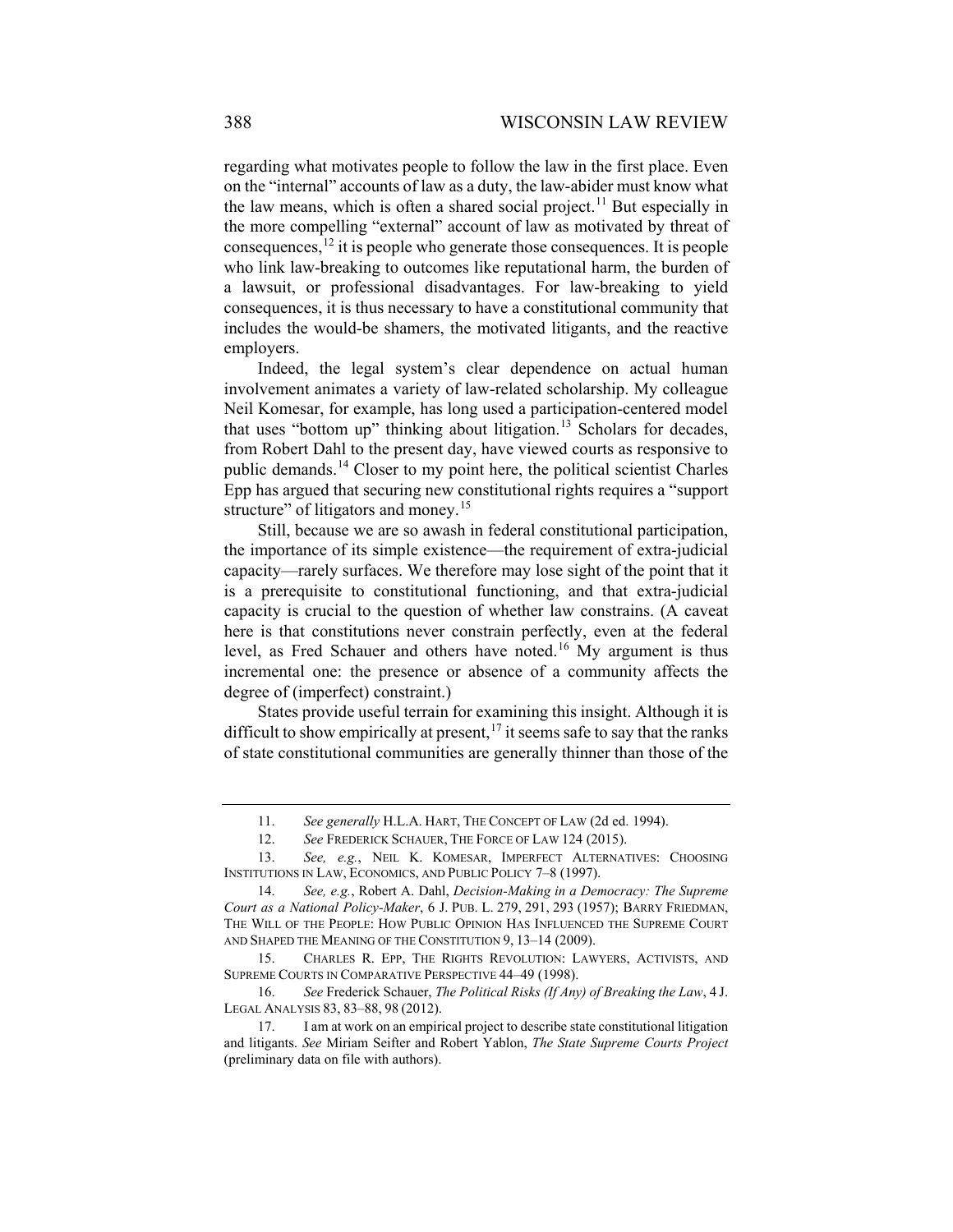federal constitutional community.[18](#page-4-0) Fewer people are aware of state constitutional law than its federal counterpart; fewer law schools teach it; and so on.<sup>[19](#page-4-1)</sup> To be sure, there are exceptions and variety; some state constitutional domains, like education, do have active constitutional communities. But many more fly under the radar, scarcely areas of litigation, study, or debate.

The separation of powers in the states seems to fall into this latter category—especially when compared to the domain of the federal separation of powers—and thus illustrates the import of extra-judicial capacity. It's not that there are no state-level conflicts implicating the separations of powers, but that they seem to generate scant constitutional dialogue. In the past couple of years, a number of what I call "power plays" have occurred across the country in which state constitutions seemed to play very little role.[20](#page-4-2) The state legislatures in North Carolina, Wisconsin, and Michigan used or tried to use lame-duck sessions to dramatically curtail the power of incoming executive officials.<sup>[21](#page-4-3)</sup> Governors in a number of states have refused to hold special elections, claimed appointment powers they did not appear to have, or refused to implement popularly enacted initiatives.<sup>[22](#page-4-4)</sup> The Minnesota Governor zeroed out the operating budget of the state legislature, and the West Virginia legislature impeached all members of its supreme court.<sup>[23](#page-4-5)</sup> As I wrote in a recent essay, "if the national branches are playing constitutional hardball, the states are playing hand grenades."<sup>[24](#page-4-6)</sup>

Yet in virtually none of these controversies was there any discussion of the state-level constitutionality of these actions at the time they occurred, even as they implicated such significant state constitutional questions. Opponents criticized these actions as undemocratic; incumbents defended them as "saving taxpayer dollars" (in the context of elections),  $^{25}$  $^{25}$  $^{25}$ or, in the context of legislatures stripping executives of power, simply "majority rule."<sup>[26](#page-4-8)</sup> But these plausibly unconstitutional acts did not seem to encounter much of a constitutional community. They didn't register in constitutional tones. It seems very unlikely that the state constitution

<sup>18</sup>*. See* Seifter, *In Search*, *supra* note [4.](#page-1-4)

<sup>19</sup>*. See id.*

<span id="page-4-2"></span><span id="page-4-1"></span><span id="page-4-0"></span><sup>20.</sup> Miriam Seifter, *Judging Power Plays in the American States*, 97 TEX. L. REV. 1217, 1218–20 (2019).

<span id="page-4-3"></span><sup>21.</sup> *Id.* at 1224–27 (discussing the state legislatures' post-election special sessions limiting gubernational appointments and imposing legislative vetoes on executive branch decisions).

<span id="page-4-8"></span><span id="page-4-7"></span><span id="page-4-6"></span><span id="page-4-5"></span><span id="page-4-4"></span><sup>22.</sup> *Id.* at 1228–29 (describing such gubernatorial "power plays" in Florida, Wisconsin, and Maine, respectively).

<sup>23.</sup> *Id.* at 1229–30.

<sup>24.</sup> *Id.* at 1219.

<sup>25.</sup> *See id.* at 1238.

<sup>26.</sup> *See id.* at 1226.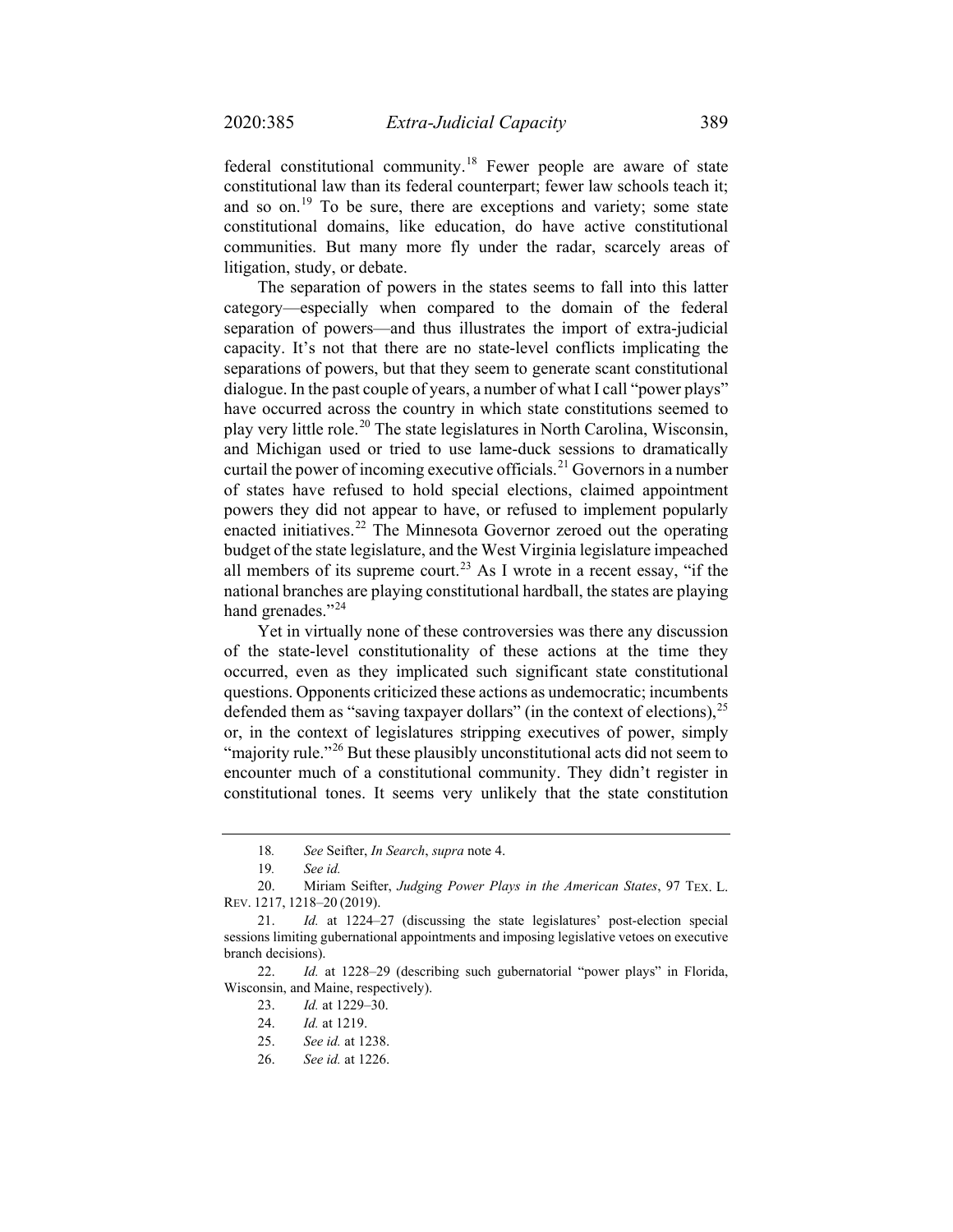played a serious role ex ante (or contemporaneously) in affecting the officials' decisions.[27](#page-5-0)

Interestingly, there is a postscript here. Weeks and months after these events, opponents sued, and they did raise state constitutional claims, perhaps because they were against the ropes and no other claims were available. But that just raised more questions: How would they brief and argue these cases? To whom could they turn for expertise? And what of the resulting decisions, now being handed down? Will *they* have an audience? It is not yet clear whether and how much. The academy serves as one important intermediary between judges and lay audiences, $28$  and there has been virtually no scholarly attention to these decisions to date. That brings me to my next point.

### II. COMPOSITION MATTERS

Once we attend to the importance of extra-judicial capacity, another question deserves attention: What of the *composition* of constitutional communities? Just as Coan asks about how judicial capacity shapes outcomes, is there something about who constitutes the extra-judicial capacity (when it exists) that affects the content of the law? Here is a sketch of reasons to believe the answer is yes.

To begin, imagine the cast of characters that plausibly constitutes the federal constitutional community around "Presidential Administration," one of the separation of powers topics Coan studies. The list would presumably include many lawyers, in Congress and the executive branch and agencies therein; scholars of various stripes; commentators, both professional and popular; think tanks and interest groups, left, right, and center; organizations like the Federalist Society and the American Constitution Society, and on and on. In addition to bringing different perspectives or ideologies, the various components of the community bring different resources or services, like expertise, publicity, personnel, and financing.

What happens when we take away some components of the community? What if there are no journalists? No public interest lawyers? No philanthropists interested in backing a particular movement? What if

<span id="page-5-0"></span><sup>27.</sup> As others have noted, constraint and its absence may sometimes be observationally equivalent; the constitution may have affected an official's decisionmaking without being dispositive. *See* Curtis A. Bradley & Trevor W. Morrison, *Presidential Power, Historical Practice, and Legal Constraint*, 113 COLUM. L. REV. 1097, 1122 (2013). Still, the absence of virtually any contemporaneous *public* constitutional discourse by either officials or their opponents suggests the weakness of state constitutional law as a frame or incentive.

<span id="page-5-1"></span><sup>28.</sup> For discussions of the role (and limitations) of academics as intermediaries, see Jamal Greene, *Selling Originalism*, 97 GEO. L.J. 657, 706 (2009); Jamal Greene, *The Anticanon*, 125 HARV. L. REV. 379, 385, 469, 473–74 (2011).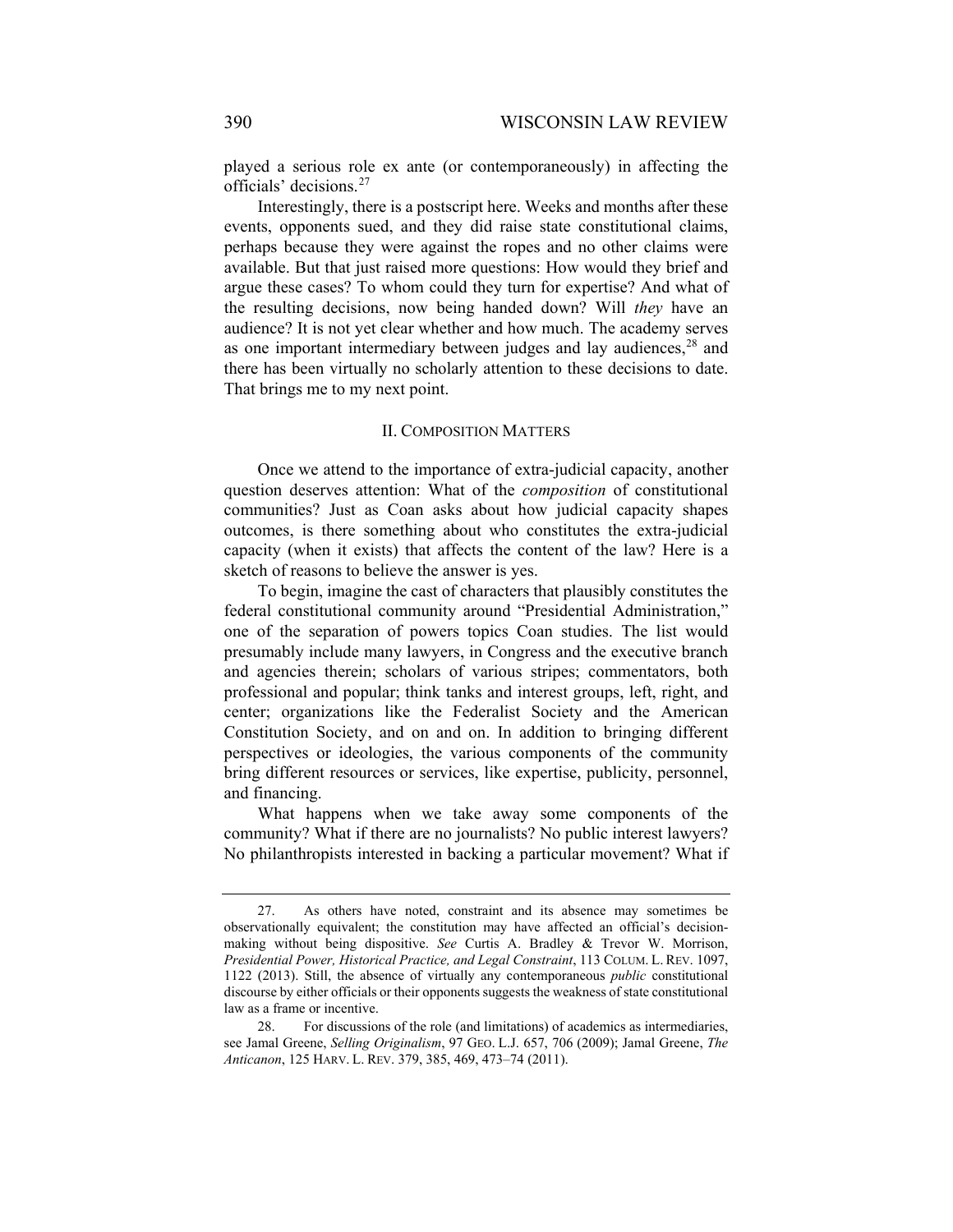the community is skewed heavily in favor of one ideology or one side of an issue—might we get a sort of "constitutional capture?" Presumably major changes like these in a constitutional community could have downstream effects on things like public dialogue, official behavior, and the content and results of litigation.

The types of effects of community composition might vary depending on which members are present or absent. I'll focus the inquiry on one subset of a constitutional community: What if there are no experts on a topic? What is constitutional law without experts?

The state experience, again, provides food for thought. State legal communities have few experts on constitutional law.<sup>[29](#page-6-0)</sup> There are few scholars of state constitutional law; few courses on it; and not much in the way of modern treatises (though there used to be).<sup>[30](#page-6-1)</sup> My research assistants and I took a look at the number of amicus briefs that legal scholars file in state supreme courts, and in many states the number is vanishingly small. Amicus briefs by academics are a regular feature in United States Supreme Court cases each term, [31](#page-6-2) yet there are often very few or even zero in in a number of state supreme courts.<sup>[32](#page-6-3)</sup> There are also very few think tanks or interest groups focused on state constitutions, nothing like the Federalist Society or ACS for state constitutions, and only a handful of state bars have a section on state constitutional law.

<span id="page-6-2"></span>31. Data via e-mail from Robert Reeves Anderson, Partner of Arnold & Porter, to author (Nov. 13, 2019, 15:12 CST) (on file with author).

<span id="page-6-0"></span><sup>29</sup>*. Cf.* Jeffrey S. Sutton, *Why Teach—and Why Study—State Constitutional Law*, 34 OKLA. CITY U. L. REV. 165, 166 (2009) (identifying the small number of law schools that offer courses in state constitutional law).

<span id="page-6-1"></span><sup>30.</sup> For example, treatises on constitutional law tended to include material on state constitutional law until the early to mid-20th century. *See* HENRY CAMPBELL BLACK, HANDBOOK OF AMERICAN CONSTITUTIONAL LAW v–viii (4th ed. 1927); FRANCIS NEWTON THORPE, THE ESSENTIALS OF AMERICAN CONSTITUTIONAL LAW 191–93 (1917); JAMES PARKER HALL, CONSTITUTIONAL LAW 5–6 (1915); THOMAS COOLEY, THE GENERAL PRINCIPLES OF CONSTITUTIONAL LAW IN THE UNITED STATES OF AMERICA 381–92 (3d ed. 1898).

<span id="page-6-3"></span><sup>32.</sup> For example, since 2008, not a single academic amicus brief appears to have been filed in cases that led to published decisions in the supreme courts of Hawaii, Idaho, Louisiana, Mississippi, Nevada, South Dakota, Wyoming; just one in West Virginia, and two in Vermont. (To be sure, there is variety: over the same period, there were seventeen such cases in the supreme courts of Texas and California.) To determine the number of cases in which a state supreme court had received an academic amicus brief, we first determined that all but a handful of state supreme court opinions usually denote the presence of an amicus filing along with the notation of party filings. We then searched for "amici" or "amicus" within the same paragraph as "professor," "academic," or "scholar," limiting results to decisions published after December 31, 2007. While I expect that our rough tally undercounts to some extent—primarily due to the possibility of opinions that did not list an amicus filing or called it by another name—the general conclusion of infrequent academic amicus filings seems reasonable. The underlying data is on file with the author.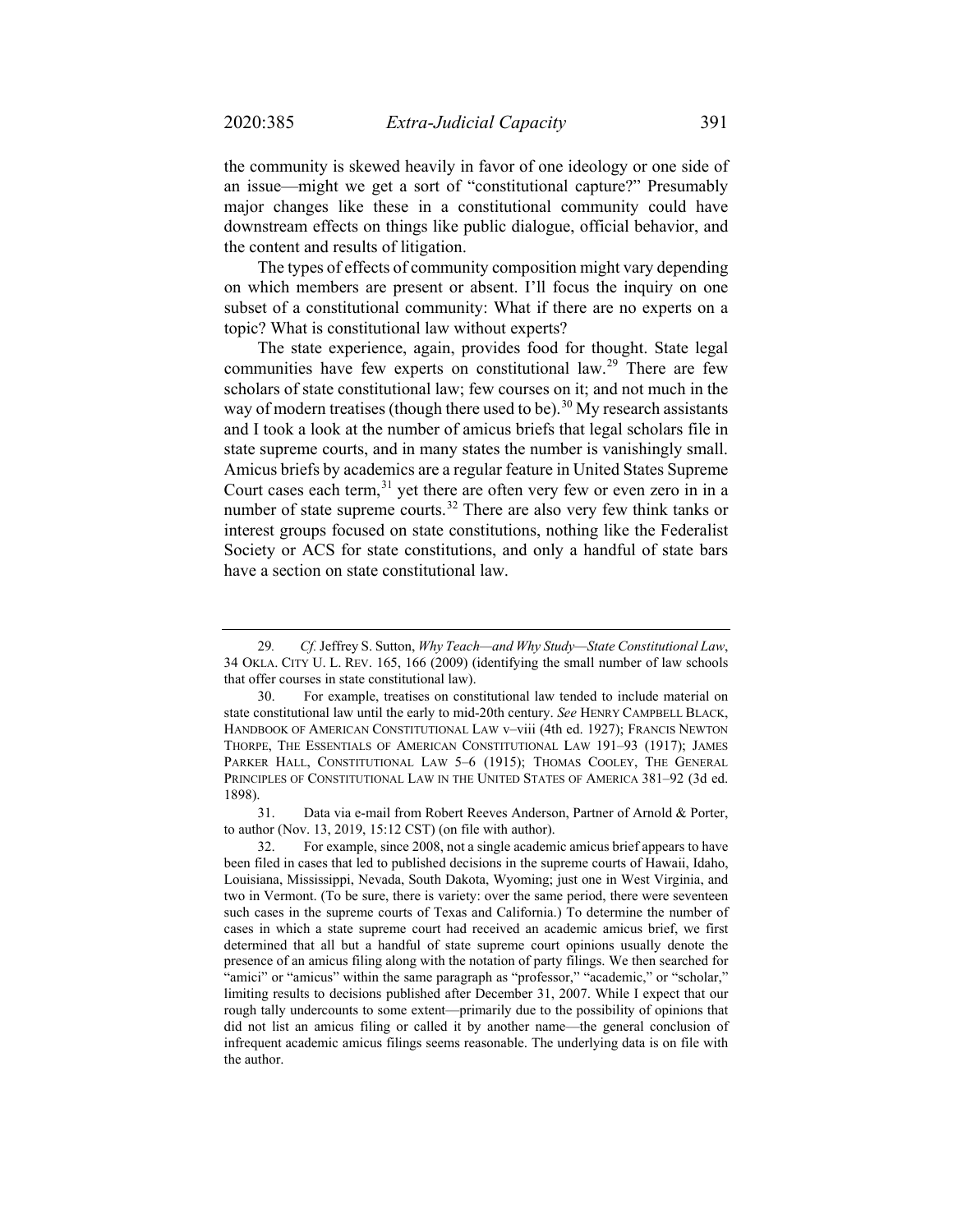How might the absence of an expert community change constitutional law? A preliminary response to that question might begin with work from political scientists like Amanda Hollis-Brusky<sup>[33](#page-7-0)</sup> and Steven Teles,<sup>[34](#page-7-1)</sup> and from legal historians like Karen Tani[35](#page-7-2) and sociologists like Pamela Brandwein.<sup>[36](#page-7-3)</sup> This work highlights, in varied contexts, the role that experts play in interpreting and transmitting legal ideas—from the people to courts and back again.

By shaping legal meanings and suggesting legal boundaries, experts might serve as a sort of stabilizing force in the law. It is experts who decide on a canon and anti-canon.[37](#page-7-4) It is experts who define which ideas are "on the wall" or "off the wall."<sup>[38](#page-7-5)</sup> And I think it is experts that explain why we think of certain legal domains, as Coan's book terms them, as "domains" at all. Consider again Coan's attention to the domain of Presidential Administration, in which he analyzes the case law on independent agencies. In a paper published recently in the *Michigan Law Review*, I found that most state courts don't have a theory of gubernatorial control over agencies or a category called "independent agency," even though they're asking the same sorts of questions federal courts are.<sup>[39](#page-7-6)</sup> These state cases tend not to register as part of a domain with special rules. Why would similar ruling be understood very differently at the federal and state levels? Perhaps the answer lies in part on who is (or isn't) studying them.

Related, experts may foster the development of legal norms and salience around constitutional questions which otherwise have no obvious constituency, either because their connection to outcomes is attenuated, or because their occurrence is rare.

In the attenuated category, it's not clear why individual litigants would bother to develop theories about originalism or other constitutional methodologies, which might cash out for or against them. The pervasiveness of those arguments at the federal but not state level may be the result of having professional commentators.

<span id="page-7-0"></span><sup>33.</sup> AMANDA HOLLIS-BRUSKY, IDEAS WITH CONSEQUENCES: THE FEDERALIST SOCIETY AND THE CONSERVATIVE COUNTERREVOLUTION 12 (2015).

<span id="page-7-1"></span><sup>34.</sup> STEVEN M. TELES, THE RISE OF THE CONSERVATIVE LEGAL MOVEMENT: THE BATTLE FOR CONTROL OF THE LAW 18 (2008).

<span id="page-7-2"></span><sup>35.</sup> *See, e.g.*, Karen M. Tani, *Welfare and Rights Before the Movement: Rights as a Language of the State*, 122 YALE L.J. 314, 326–27 (2012).

<span id="page-7-3"></span><sup>36.</sup> PAMELA BRANDWEIN, RECONSTRUCTING RECONSTRUCTION: THE SUPREME COURT AND THE PRODUCTION OF HISTORICAL TRUTH 188 (analyzing the relation of constitution, political, and social histories as a "sociology of constitutional law").

<sup>37.</sup> Greene, *supra* note 24, at 473–74.

<span id="page-7-5"></span><span id="page-7-4"></span><sup>38.</sup> Jack M. Balkin, *"Wrong the Day it was Decided":* Lochner *and Constitutional Historicism*, 85 B.U. L. REV. 677, 718–19 (2005).

<span id="page-7-6"></span><sup>39.</sup> Miriam Seifter, *Understanding State Agency Independence*, 117 MICH. L. REV. 1537, 1562–63 (2019).